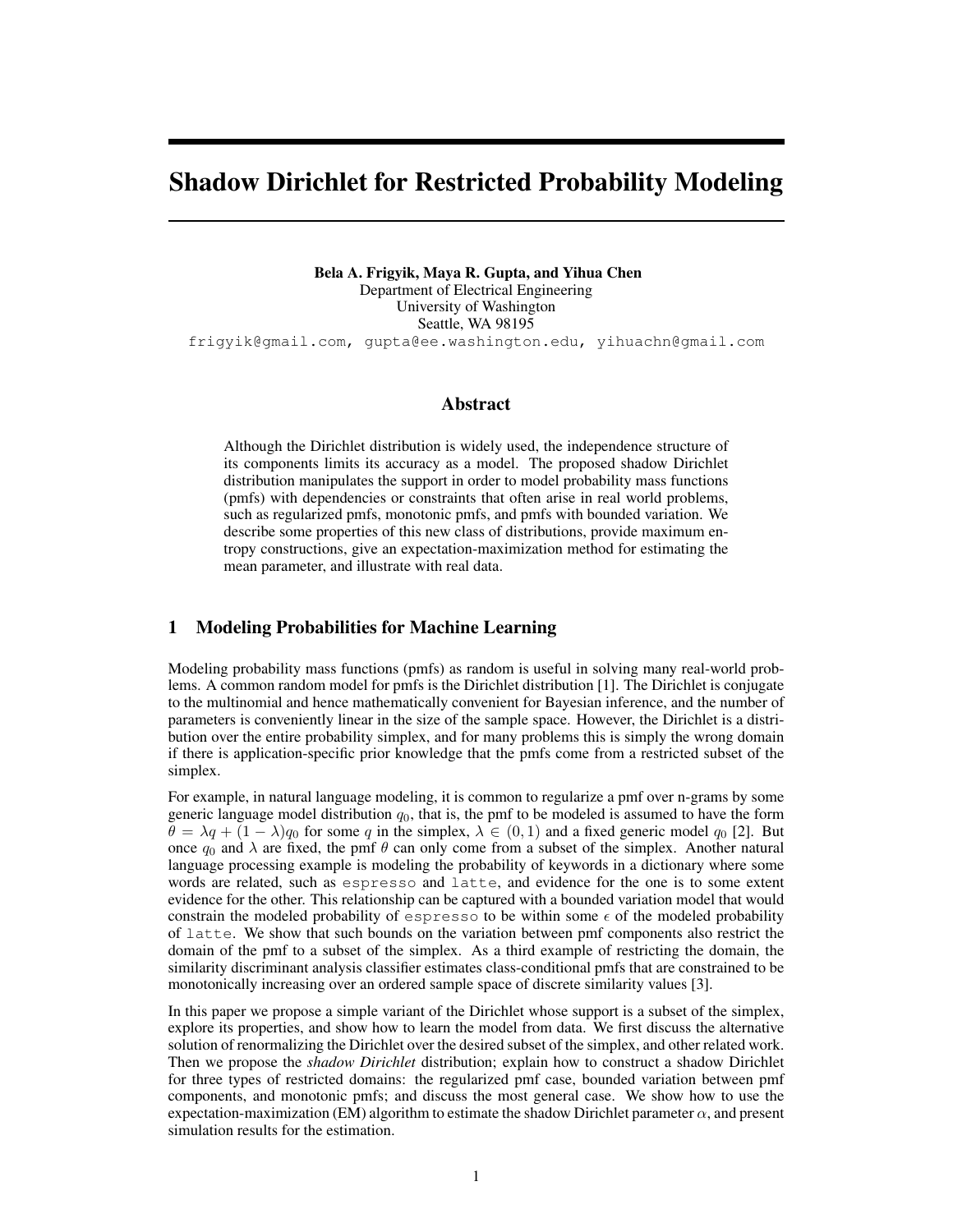

Figure 1: Dirichlet, shadow Dirichlet, and renormalized Dirichlet for  $\alpha = [3.94 \ 2.25 \ 2.81]$ .

# 2 Related Work

One solution to modeling pmfs on only a subset of the simplex is to simply restrict the support of the Dirichlet to the desired support  $\tilde{S}$ , and renormalize the Dirichlet over  $\tilde{S}$  (see Fig. 1 for an example). This renormalized Dirichlet has the advantage that it is still a conjugate distribution for the multinomial. Nallapati et al.considered the renormalized Dirichlet for language modeling, but found it difficult to use because the density requires numerical integration to compute the normalizer [4] . In addition, there is no closed form solution for the mean, covariance, or peak of the renormalized Dirichlet, making it difficult to work with. Table 1 summarizes these properties. Additionally, generating samples from the renormalized Dirichlet is inefficient: one draws samples from the standard Dirichlet, then rejects realizations that are outside  $\tilde{S}$ . For high-dimensional sample spaces, this could greatly increase the time to generate samples.

Although the Dirichlet is a classic and popular distribution on the simplex, Aitchison warns it "is totally inadequate for the description of the variability of compositional data," because of its "implied independence structure and so the Dirichlet class is unlikely to be of any great use for describing compositions whose components have even weak forms of dependence" [5]. Aitchison instead championed a logistic normal distribution with more parameters to control covariance between components.

A number of variants of the Dirichlet that can capture more dependence have been proposed and analyzed. For example, the scaled Dirichlet enables a more flexible shape for the distribution [5], but does not change the support. The original Dirichlet( $\alpha_1, \alpha_2, \ldots \alpha_d$ ) can be derived as  $Y_j/\sum_j Y_j$ where  $Y_j \sim \Gamma(\alpha_j, \beta)$ , whereas the scaled Dirichlet is derived from  $Y_j \sim \Gamma(\alpha_j, \beta_j)$ , resulting in density  $p(\theta) = \gamma \prod_j$  $\frac{\beta_j^{\alpha_j} \theta_j^{\alpha_j - 1}}{(\sum_i \beta_i \theta_i)^{\alpha_1 + \dots + \alpha_d}}$ , where  $\beta, \alpha \in \mathbb{R}_+^d$  are parameters, and  $\gamma$  is the normalizer.

Another variant is the generalized Dirichlet [6] which also has parameters  $\beta, \alpha \in \mathbb{R}^d_+$ , and allows greater control of the covariance structure, again without changing the support. As perhaps first noted by Karl Pearson [7] and expounded upon by Aitchison [5], correlations of proportional data can be very misleading. Many Dirichlet variants have been generalizations of the Connor-Mossiman variant, Dirichlet process variants, other compound Dirichlet models, and hierarchical Dirichlet models. Ongaro et al. [8] propose the *flexible Dirichlet distribution* by forming a re-parameterized mixture of Dirichlet distributions. Rayens and Srinivasan [9] considered the dependence structure for the general Dirichlet family called the generalized Liouville distributions. In contrast to prior efforts, the shadow Dirichlet manipulates the support to achieve various kinds of dependence that arise frequently in machine learning problems.

# 3 Shadow Dirichlet Distribution

We introduce a new distribution that we call the *shadow Dirichlet* distribution. Let S be the probability  $(d-1)$ -simplex, and let  $\tilde{\Theta} \in \mathcal{S}$  be a random pmf drawn from a Dirichlet distribution with density  $p_D$  and unnormalized parameter  $\alpha \in \mathbb{R}^d_+$ . Then we say the random pmf  $\Theta \in \mathcal{S}$  is distributed according to a shadow Dirichlet distribution if  $\Theta = M\tilde{\Theta}$  for some fixed  $d \times d$  left-stochastic (that is, each column of M sums to 1) full-rank (and hence invertible) matrix M, and we call  $\tilde{\Theta}$  the *gen*-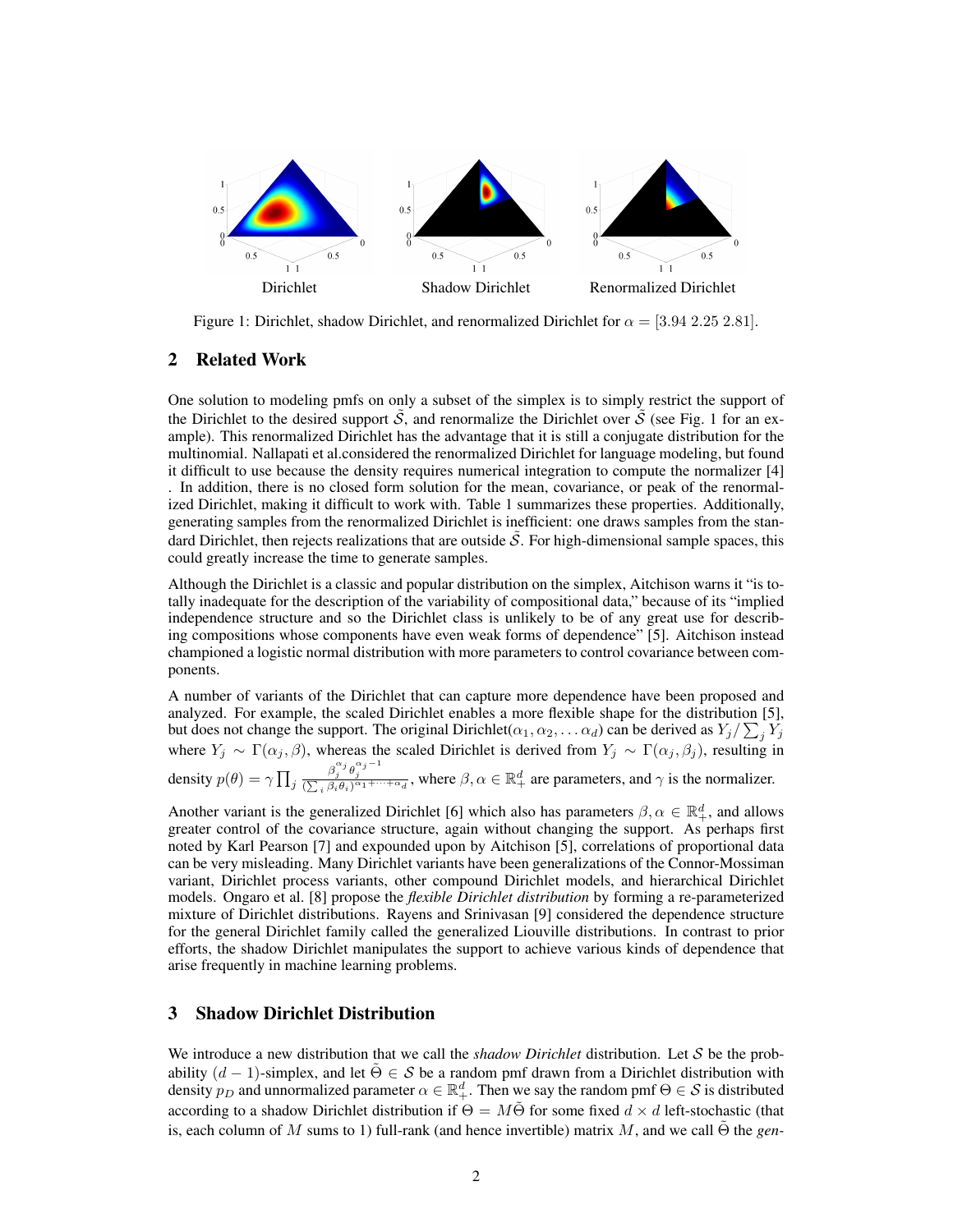*erating Dirichlet* of Θ, or Θ's *Dirichlet shadow*. Because M is a left-stochastic linear map between finite-dimensional spaces, it is a continuous map from the convex and compact  $S$  to a convex and compact subset of S that we denote  $S_M$ .

The shadow Dirichlet has two parameters: the generating Dirichlet's parameter  $\alpha \in \mathbb{R}^d_+$ , and the  $d \times d$  matrix M. Both  $\alpha$  and M can be estimated from data. However, as we show in the following subsections, the matrix  $M$  can be profitably used as a design parameter that is chosen based on application-specific knowledge or side-information to specify the restricted domain  $\mathcal{S}_M$ , and in that way impose dependency between the components of the random pmfs.

The shadow Dirichlet density  $p(\theta)$  is the normalized pushforward of the Dirichlet density, that is, it is the composition of the Dirichlet density and  $M^{-1}$  with the Jacobian:

$$
p(\theta) = \frac{1}{B(\alpha) |\det(M)|} \prod_{j} (M^{-1}\theta)^{\alpha_j - 1}_{j},
$$
\n(1)

where  $B(\alpha) \triangleq \frac{\prod_j \Gamma(\alpha_j)}{\Gamma(\alpha_0)}$  $\frac{j \Gamma(\alpha_j)}{\Gamma(\alpha_0)}$  is the standard Dirichlet normalizer, and  $\alpha_0 = \sum_{j=1}^d \alpha_j$  is the standard Dirichlet precision factor. Table 1 summarizes the basic properties of the shadow Dirichlet. Fig. 1 shows an example shadow Dirichlet distribution.

Generating samples from the shadow Dirichlet is trivial: generate samples from its generating Dirichlet (for example, using stick-breaking or urn-drawing) and multiply each sample by  $M$  to create the corresponding shadow Dirichlet sample.

Table 1: Table compares and summarizes the Dirichlet, renormalized Dirichlet, and shadow Dirichlet distributions.

|                                       | Dirichlet( $\alpha$ )                 | Shadow<br>Dirichlet $(\alpha, M)$                                                                                                                                                                                                               | Renormalized<br>Dirichlet $(\alpha, \mathcal{S})$                                                |
|---------------------------------------|---------------------------------------|-------------------------------------------------------------------------------------------------------------------------------------------------------------------------------------------------------------------------------------------------|--------------------------------------------------------------------------------------------------|
| <b>Density</b> $p(\theta)$            |                                       | $\frac{1}{B(\alpha)}\prod_{j=1}^d\theta_j^{\alpha_j-1} \quad \frac{1}{B(\alpha) \mathrm{det}(M) }\prod_{j=1}^d(M^{-1}\theta)_j^{\alpha_j-1} \quad \frac{1}{\int_{\tilde{S}}\prod_{j=1}^d q_j^{\alpha_j-1}dq}\prod_{j=1}^d\theta_j^{\alpha_j-1}$ |                                                                                                  |
| Mean                                  | $\frac{\alpha}{\alpha}$<br>$\alpha_0$ | $M\frac{\alpha}{\alpha}$<br>$\alpha_0$                                                                                                                                                                                                          | $\int_{\tilde{\mathcal{S}}} \theta p(\theta) d\theta$                                            |
| Covariance                            | $\text{Cov}(\Theta)$                  | $M \text{Cov}(\Theta) M^T$                                                                                                                                                                                                                      | $\int_{\tilde{\mathcal{S}}} (\theta - \bar{\theta}) (\theta - \bar{\theta})^T p(\theta) d\theta$ |
| <b>Mode</b> (if $\alpha > 1$ )        | $\frac{\alpha_j-1}{\alpha_0-d}$       | $M\frac{\alpha_j-1}{\alpha_0-d}$                                                                                                                                                                                                                | $\max_{\theta \in \tilde{\mathcal{S}}} p(\theta)$                                                |
| <b>How to Sample</b>                  | stick-breaking,<br>urn-drawing        | draw from Dirichlet( $\alpha$ ),<br>multiply by $M$                                                                                                                                                                                             | draw from Dirichlet( $\alpha$ ),<br>reject if not in $\tilde{S}$                                 |
| <b>ML</b> Estimate                    | iterative<br>(simple functions)       | iterative<br>(simple functions)                                                                                                                                                                                                                 | unknown<br>complexity                                                                            |
| <b>ML Compound</b><br><b>Estimate</b> | iterative<br>(simple functions)       | iterative<br>(numerical integration)                                                                                                                                                                                                            | unknown<br>complexity                                                                            |

## 3.1 Example: Regularized Pmfs

The shadow Dirichlet can be designed to specify a distribution over a set of regularized pmfs  $S_M$  =  $\{\theta \mid \theta = \lambda \tilde{\theta} + (1 - \lambda) \tilde{\theta}, \tilde{\theta} \in S\}$ , for specific values of  $\lambda$  and  $\tilde{\theta}$ . In general, for a given  $\lambda$  and  $\tilde{\theta} \in S$ , the following  $d \times d$  matrix M will change the support to the desired subset  $S_M$  by mapping the extreme points of S to the extreme points of  $S_M$ :

$$
M = (1 - \lambda)\breve{\theta}\mathbf{1}^T + \lambda I,\tag{2}
$$

where I is the  $d \times d$  identity matrix. In Section 4 we show that the M given in (2) is optimal in a maximum entropy sense.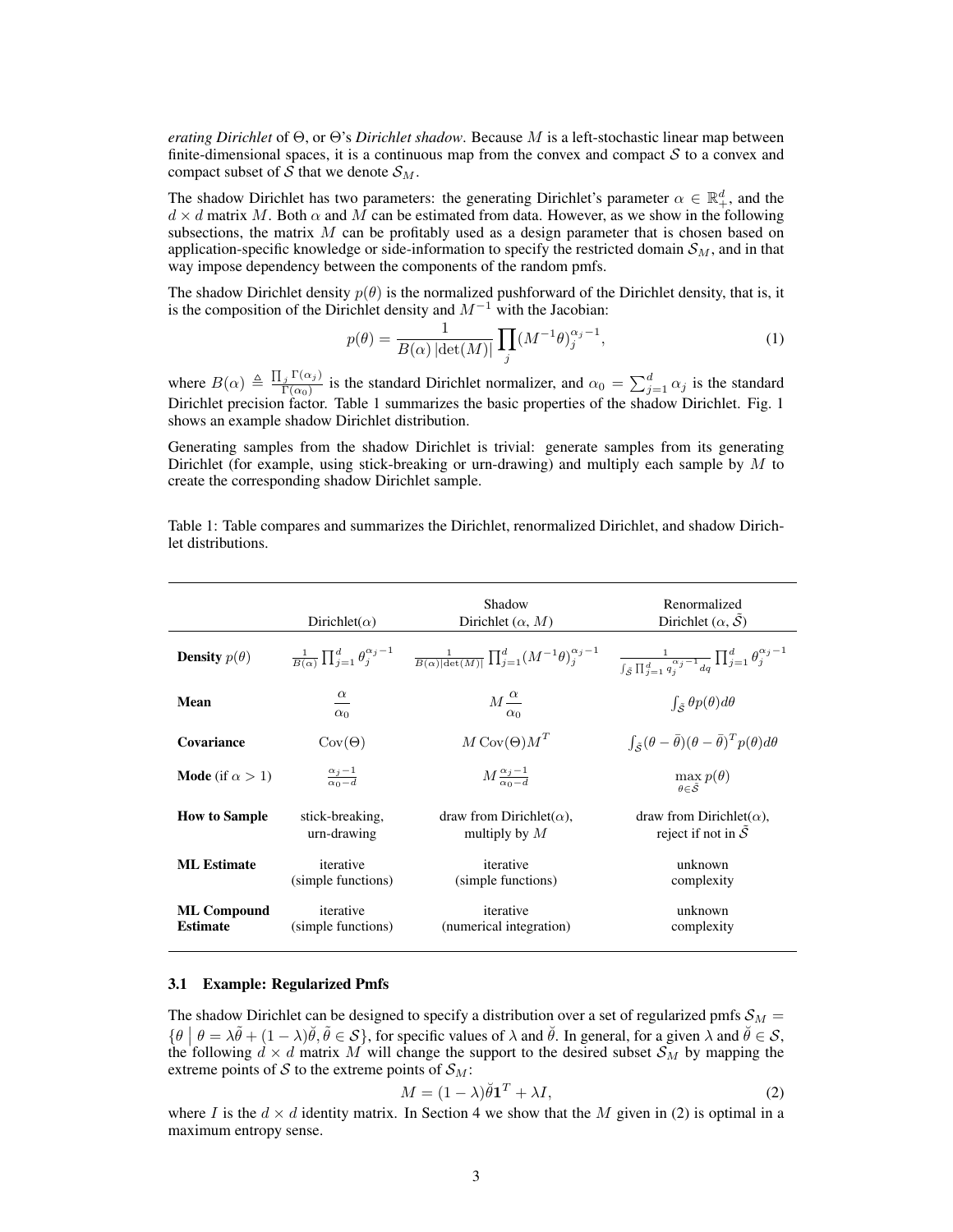#### 3.2 Example: Bounded Variation Pmfs

We describe how to use the shadow Dirichlet to model a random pmf that has bounded variation such that  $|\theta_k - \theta_l| \le \epsilon_{k,l}$  for any  $k, \ell \in \{1, 2, ..., d\}$  and  $\epsilon_{k,l} > 0$ . To construct specified bounds on the variation, we first analyze the variation for a given M. For any  $d \times d$  left stochastic matrix

$$
M, \theta = M\tilde{\theta} = \left[\sum_{j=1}^{d} M_{1j} \tilde{\theta}_{j} \quad \dots \quad \sum_{j=1}^{d} M_{dj} \tilde{\theta}_{j}\right]^{T}, \text{ so the difference between any two entries is}
$$

$$
|\theta_{k} - \theta_{l}| = \left|\sum_{j} (M_{kj} - M_{lj}) \tilde{\theta}_{j}\right| \le \sum_{j} |M_{kj} - M_{lj}| \tilde{\theta}_{j}.
$$
 (3)

Thus, to obtain a distribution over pmfs with bounded  $|\theta_k - \theta_\ell| \leq \epsilon_{k,l}$  for any  $k, \ell$  components, it is sufficient to choose components of the matrix M such that  $|M_{kj} - M_{lj}| \le \epsilon_{k,l}$  for all  $j = 1, \ldots, d$ because  $\hat{\theta}$  in (3) sums to 1.

One way to create such an  $M$  is using the regularization strategy described in Section 3.1. For this case, the *j*th component of  $\theta$  is  $\theta_j = \left(M\tilde{\theta}\right)^2$  $\delta_j = \lambda \tilde{\theta}_j + (1 - \lambda) \tilde{\theta}_j$ , and thus the variation between the ith and jth component of any pmf in  $S_M$  is:

$$
|\theta_{i} - \theta_{j}| = \left| \lambda \tilde{\theta}_{i} + (1 - \lambda)\tilde{\theta}_{i} - \lambda \tilde{\theta}_{j} - (1 - \lambda)\tilde{\theta}_{j} \right| \leq \lambda \left| \tilde{\theta}_{i} - \tilde{\theta}_{j} \right| + (1 - \lambda) \left| \tilde{\theta}_{i} - \tilde{\theta}_{j} \right|
$$
  
 
$$
\leq \lambda + (1 - \lambda) \max_{i,j} \left| \tilde{\theta}_{i} - \tilde{\theta}_{j} \right|.
$$
 (4)

Thus by choosing an appropriate  $\lambda$  and regularizing pmf  $\hat{\theta}$ , one can impose the bounded variation given by (4). For example, set  $\check{\theta}$  to be the uniform pmf, and choose any  $\lambda \in (0,1)$ , then the matrix  $M$  given by (2) will guarantee that the difference between any two entries of any pmf drawn from the shadow Dirichlet  $(M, \alpha)$  will be less than or equal to  $\lambda$ .

#### 3.3 Example: Monotonic Pmfs

For pmfs over ordered components, it may be desirable to restrict the support of the random pmf distribution to only monotonically increasing pmfs (or to only monotonically decreasing pmfs).

A  $d \times d$  left-stochastic matrix M that will result in a shadow Dirichlet that generates only monotonically increasing  $d \times 1$  pmfs has kth column  $[0 \dots 0 1/(d-k+1) \dots 1/(d-k+1)]^T$ , we call this the *monotonic* M. It is easy to see that with this M only monotonic  $\theta$ 's can be produced, because  $\theta_1 = \frac{1}{d}\tilde{\theta}_1$  which is less than or equal to  $\theta_2 = \frac{1}{d}\tilde{\theta}_1 + \frac{1}{d-1}\tilde{\theta}_2$  and so on. In Section 4 we show that the monotonic  $M$  is optimal in a maximum entropy sense.

Note that to provide support over both monotonically increasing and decreasing pmfs with one distribution is not achievable with a shadow Dirichlet, but could be achieved by a mixture of two shadow Dirichlets.

## 3.4 What Restricted Subsets are Possible?

Above we have described solutions to construct  $M$  for three kinds of dependence that arise in machine learning applications. Here we consider the more general question: *What subsets of the simplex can be the support of the shadow Dirichlet, and how to design a shadow Dirichlet for a particular support?* For any matrix M, by the Krein-Milman theorem [10],  $S_M = MS$  is the convex hull of its extreme points. If M is injective, the extreme points of  $\mathcal{S}_M$  are easy to specify, as a  $d \times d$ matrix M will have d extreme points that occur for the d choices of  $\theta$  that have only one nonzero component, as the rest of the  $\theta$  will create a non-trivial convex combination of the columns of M, and therefore cannot result in extreme points of  $\mathcal{S}_M$  by definition. That is, the extreme points of  $\mathcal{S}_M$ are the  $d$  columns of  $M$ , and one can design any  $S_M$  with  $d$  extreme points by setting the columns of  $M$  to be those extreme pmfs.

However, if one wants the new support to be a polytope in the probability  $(d-1)$ -simplex with  $m > d$  extreme points, then one must use a fat M with  $d \times m$  entries. Let  $\mathcal{S}^m$  denote the probability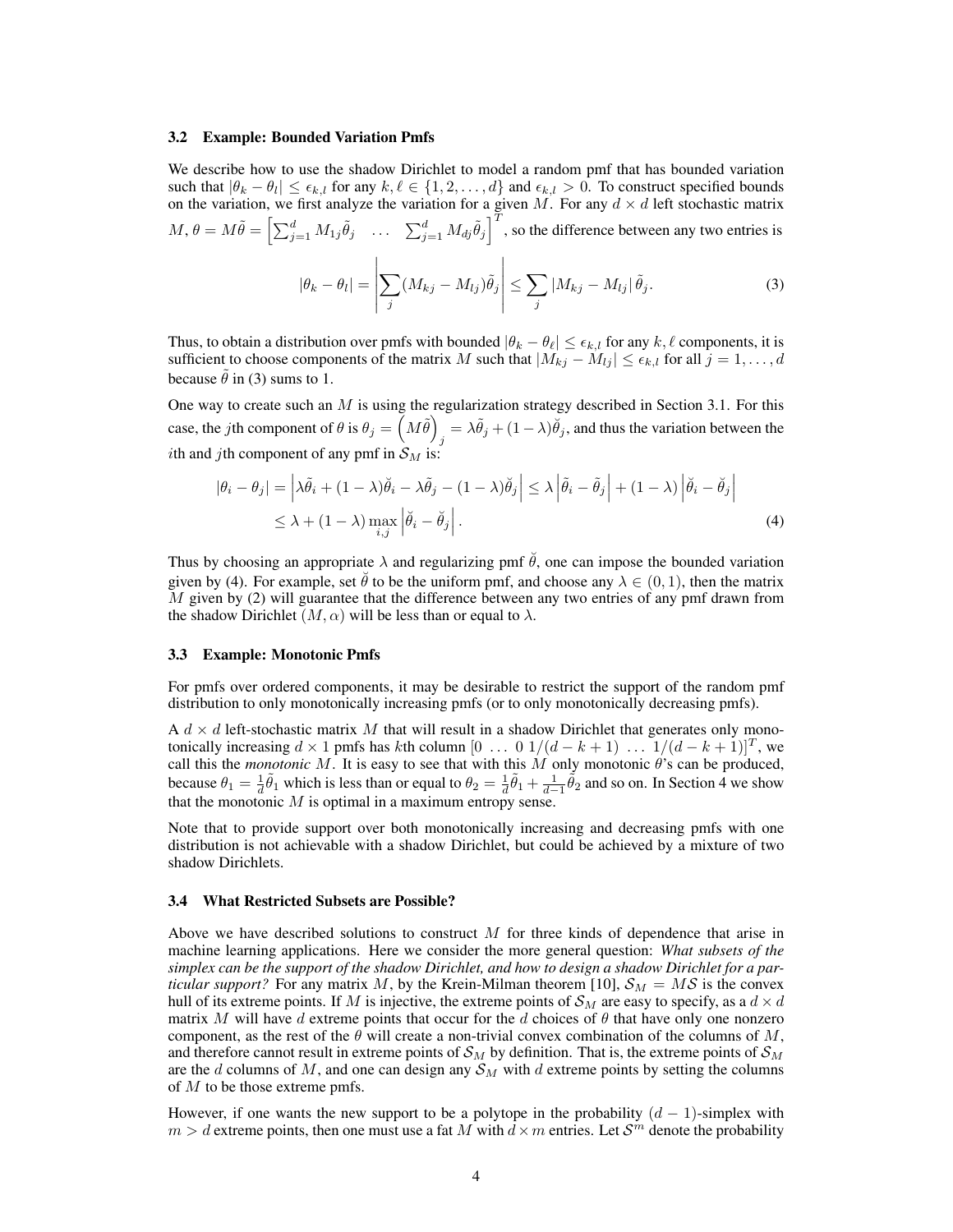$(m-1)$ -simplex, then the domain of the shadow Dirichlet will be  $MS^m$ , which is the convex hull of the m columns of M and forms a convex polytope in S with at most m vertices. In this case M cannot be injective, and hence it is not bijective between  $S<sup>m</sup>$  and  $MS<sup>m</sup>$ . However, a density on  $MS^m$  can be defined as:

$$
p(\theta) = \frac{1}{B(\alpha)} \int_{\{\tilde{\theta} \mid M\tilde{\theta} = \theta\}} \prod_{j} \tilde{\theta}_j^{\alpha_j - 1} d\tilde{\theta}.
$$
 (5)

On the other hand, if one wants the support to be a low-dimensional polytope subset of a higherdimensional probability simplex, then a thin  $d \times m$  matrix M, where  $m < d$ , can be used to implement this. If M is injective, then it has a left inverse  $M^*$  that is a matrix of dimension  $m \times d$ , and the normalized pushforward of the original density can be used as a density on the image  $M\mathcal{S}^m$ :

$$
p(\theta) = \frac{1}{B(\alpha) \left| \det(M^T M) \right|^{1/2}} \prod_j (M^* \theta)_j^{\alpha_j - 1},
$$

If  $M$  is not injective then one way to determine a density is to use  $(5)$ .

## 4 Information-theoretic Properties

In this section we note two information-theoretic properties of the shadow Dirichlet. Let Θ be drawn from shadow Dirichlet density  $p_M$ , and let its generating Dirichlet  $\tilde{\Theta}$  be drawn from  $p_D$ . Then the differential entropy of the shadow Dirichlet is  $h(p_M) = \log |\det(M)| + h(p_D)$ , where  $h(p_D)$  is the differential entropy of its generating Dirichlet. In fact, the shadow Dirichlet always has less entropy than its Dirichlet shadow because  $\log |\det(M)| \leq 0$ , which can be shown as a corollary to the following lemma (proof not included due to lack of space):

**Lemma 4.1.** Let  $\{x_1, \ldots, x_n\}$  and  $\{y_1, \ldots, y_n\}$  be column vectors in  $\mathbb{R}^n$ . If each  $y_j$  is a convex *combination of the*  $x_i$ 's, i.e.  $y_j = \sum_{i=1}^{n} \gamma_{ji} x_i$ ,  $\sum_{i=1}^{n} \gamma_{ji} = 1$ ,  $\gamma_{jk} \geq 0$ ,  $\forall j, k \in \{1, ..., n\}$  then  $|\det[y_1, \ldots, y_n]| \leq |\det[x_1, \ldots, x_n]|$ .

It follows from Lemma 4.1 that the constructive solutions for M given in (2) and the monotonic M are optimal in the sense of maximizing entropy:

Corollary 4.1. *Let* M*reg be the set of left-stochastic matrices* M *that parameterize shadow Dirichlet* distributions with support in  $\{\theta \mid \theta = \lambda \tilde{\theta} + (1 - \lambda)\tilde{\theta}, \tilde{\theta} \in \mathcal{S}\}$ , for a specific choice of  $\lambda$  and  $\tilde{\theta}$ . *Then the* M *given in (2) results in the shadow Dirichlet with maximum entropy, that is, (2) solves*  $\arg \max_{M \in \mathcal{M}_{reg}} h(p_M)$ .

Corollary 4.2. *Let* M*mono be the set of left-stochastic matrices* M *that parameterize shadow Dirichlet distributions that generate only monotonic pmfs. Then the monotonic* M *given in Section 3.3 results in the shadow Dirichlet with maximum entropy, that is, the monotonic* M *solves*  $\arg \max_{M \in \mathcal{M}_{mono}} h(p_M)$ .

## 5 Estimating the Distribution from Data

In this section, we discuss the estimation of  $\alpha$  for the shadow Dirichlet and compound shadow Dirichlet, and the estimation of M.

### 5.1 Estimating  $\alpha$  for the Shadow Dirichlet

Let matrix M be specified (for example, as described in the subsections of Section 3), and let q be a  $d \times N$  matrix where the *i*th column  $q_i$  is the *i*th sample pmf for  $i = 1 \dots N$ , and let  $(q_i)_j$  be the *j*th component of the *i*th sample pmf for  $j = 1, \ldots, d$ . Then finding the maximum likelihood estimate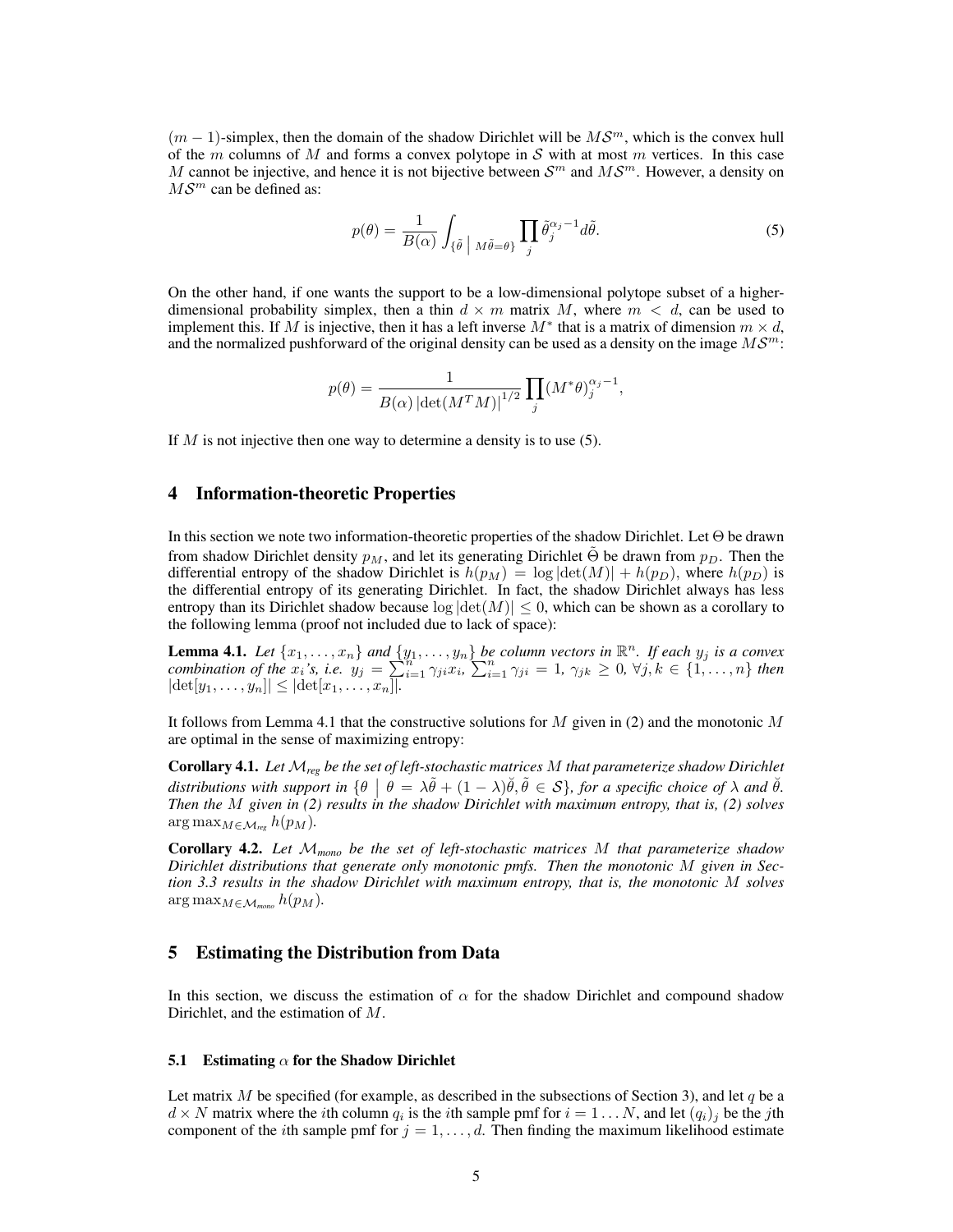of  $\alpha$  for the shadow Dirichlet is straightforward:

$$
\arg \max_{\alpha \in \mathbb{R}_+^k} \log \prod_{i=1}^N p(q_i|\alpha) \equiv \arg \max_{\alpha \in \mathbb{R}_+^k} \log \left[ \frac{1}{B(\alpha) |\det(M)|} \right]^N + \log \left( \prod_i \prod_j (M^{-1} q_i)_j^{\alpha_j - 1} \right)
$$

$$
\equiv \arg \max_{\alpha \in \mathbb{R}_+^k} \log \left( \frac{1}{B(\alpha)^N} \prod_i \prod_j (\tilde{q}_i)_j^{\alpha_j - 1} \right), \tag{6}
$$

where  $\tilde{q} = M^{-1}q$ . Note (6) is the maximum likelihood estimation problem for the Dirichlet distribution given the matrix  $\tilde{q}$ , and can be solved using the standard methods for that problem (see e.g. [11, 12]).

#### 5.2 Estimating  $\alpha$  for the Compound Shadow Dirichlet

For many machine learning applications the given data are modeled as samples from realizations of a random pmf, and given these samples one must estimate the random pmf model's parameters. We refer to this case as the compound shadow Dirichlet, analogous to the compound Dirichlet (also called the multivariate Pólya distribution). Assuming one has already specified  $M$ , we first discuss method of moments estimation, and then describe an expectation-maximization (EM) method for computing the maximum likelihood estimate  $\check{\alpha}$ .

One can form an estimate of  $\alpha$  by the method of moments. For the standard compound Dirichlet, one treats the samples of the realizations as normalized empirical histograms, sets the normalized  $\alpha$  parameter equal to the empirical mean of the normalized histograms, and uses the empirical variances to determine the precision  $\alpha_0$ . By definition, this estimate will be less likely than the maximum likelihood estimate, but may be a practical short-cut in some cases. For the compound shadow Dirichlet, we believe the method of moments estimator will be a poorer estimate in general. The problem is that if one draws samples from a pmf  $\theta$  from a restricted subset  $\mathcal{S}_M$  of the simplex, then the normalized empirical histogram  $\hat{\theta}$  of those samples may not be in  $\mathcal{S}_M$ . For example given a monotonic pmf, the histogram of five samples drawn from it may not be monotonic. Then the empirical mean of such normalized empirical histograms may not be in  $S_M$ , and so setting the shadow Dirichlet mean  $M\alpha$  equal to the empirical mean may lead to an infeasible estimate (one that is outside  $S_M$ ). A heuristic solution is to project the empirical mean into  $S_M$  first, for example, by finding the nearest pmf in  $\mathcal{S}_M$  in squared error or relative entropy. As with the compound Dirichlet, this may still be a useful approach in practice for some problems.

Next we state an EM method to find the maximum likelihood estimate  $\alpha$ . Let s be a  $d \times N$  matrix of sample histograms from different experiments, such that the *i*th column  $s_i$  is the *i*th histogram for  $i = 1, \ldots, N$ , and  $(s_i)_j$  is the number of times we have observed the jth event from the *i*th pmf  $v_i$ . Then the maximum log-likelihood estimate of  $\alpha$  solves arg max log  $p(s|\alpha)$  for  $\alpha \in \mathbb{R}^k_+$ . If the random pmfs are drawn from a Dirichlet distribution, then finding this maximum likelihood estimate requires an iterative procedure, and can be done in several ways including a gradient descent (ascent) approach. However, if the random pmfs are drawn from a shadow Dirichlet distribution, then a direct gradient descent approach is highly inconvenient as it requires taking derivatives of numerical integrals. However, it is practical to apply the expectation-maximization (EM) algorithm [13][14], as we describe in the rest of this section. Code to perform the EM estimation of  $\alpha$  can be downloaded from idl.ee.washington.edu/publications.php.

We assume that the experiments are independent and therefore  $p(s|\alpha) = p(\lbrace s_i \rbrace | \alpha) = \prod_i p(s_i | \alpha)$ and hence  $\argmax_{\alpha \in \mathbb{R}_+^k} \log p(s|\alpha) = \argmax_{\alpha \in \mathbb{R}_+^k} \sum_i \log p(s_i|\alpha)$ .

To apply the EM method, we consider the complete data to be the sample histograms  $s$  and the pmfs that generated them  $(s, v_1, v_2, \ldots, v_N)$ , whose expected log-likelihood will be maximized. Specifically, because of the assumed independence of the  $\{v_i\}$ , the EM method requires one to repeatedly maximize the *Q-function* such that the estimate of  $\alpha$  at the  $(m + 1)$ th iteration is:

$$
\alpha^{(m+1)} = \arg \max_{\alpha \in \mathbb{R}_+^k} \sum_{i=1}^N E_{v_i | s_i, \alpha^{(m)}} \left[ \log p(v_i | \alpha) \right]. \tag{7}
$$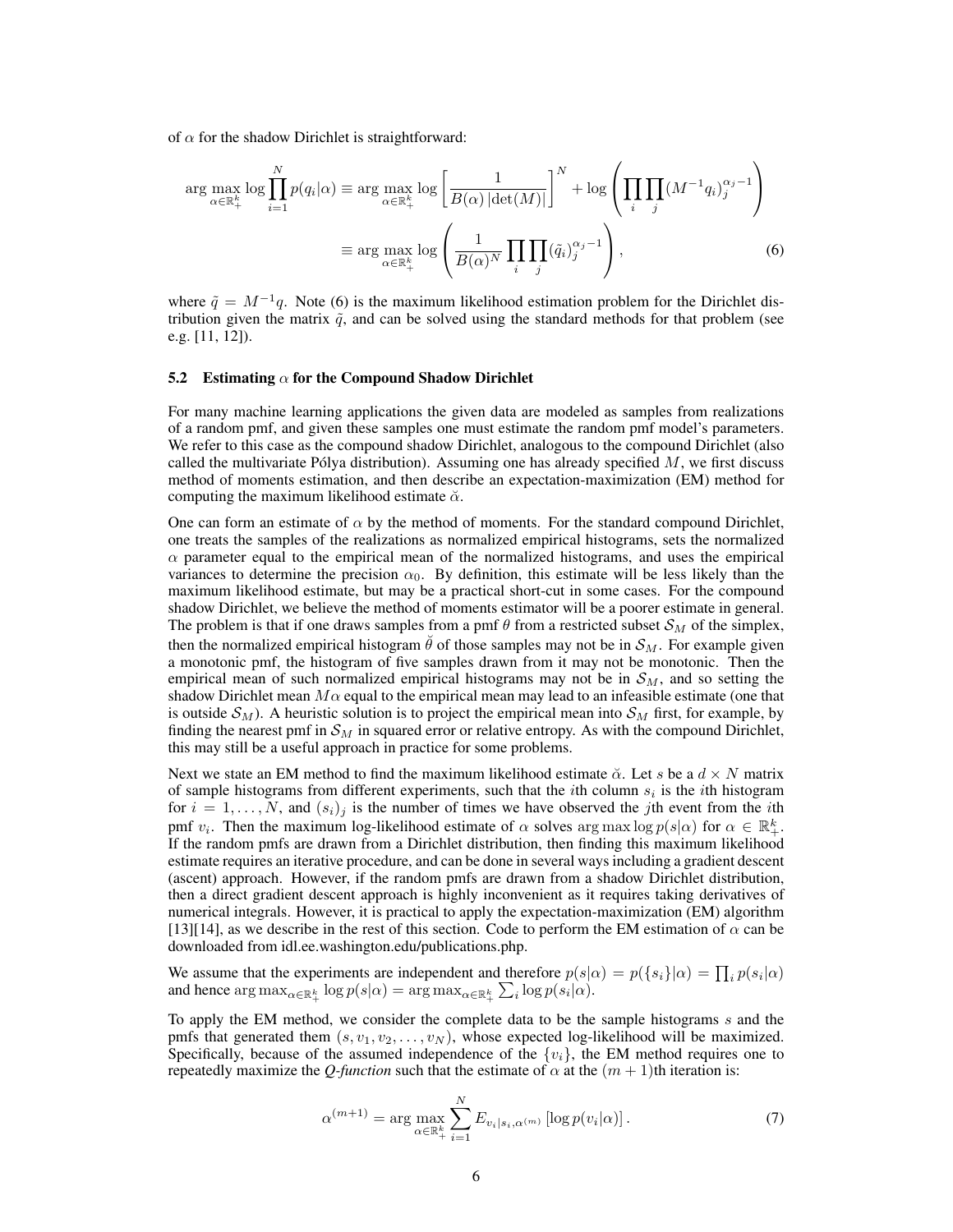Like the compound Dirichlet likelihood, the compound shadow Dirichlet likelihood is not necessarily concave. However, note that the Q-function given in (7) is concave, because  $\log p(v_i|\alpha) =$  $-\log |\det(M)| + \log p_{D,\alpha} (M^{-1}v_i)$ , where  $p_{D,\alpha}$  is the Dirichlet distribution with parameter  $\alpha$ , and by a theorem of Ronning [11],  $\log p_{D,\alpha}$  is a concave function, and adding a constant does not change the concavity. The Q-function is a finite integration of such concave functions and hence also concave [15].

We simplify (7) without destroying the concavity to yield the equivalent problem  $\alpha^{(m+1)}$  =  $\arg \max g(\alpha)$  for  $\alpha \in \mathbb{R}^k_+$ , where  $g(\alpha) = \log \Gamma(\alpha_0) - \sum_{j=1}^d \log \Gamma(\alpha_j) + \sum_{j=1}^d \beta_j \alpha_j$ , and  $\beta_j = \frac{1}{N}\sum_{i=1}^N \frac{t_{ij}}{z_i}$  $\frac{u_{ij}}{z_i}$ , where  $t_{ij}$  and  $z_i$  are integrals we compute with Monte Carlo integration:

$$
t_{ij} = \int_{\mathcal{S}_M} \log(M^{-1} v_i)_j \gamma_i \prod_{k=1}^d (v_i)_k^{(s_i)_k} p_M(v_i | \alpha^{(m)}) dv_i
$$

$$
z_i = \int_{\mathcal{S}_M} \gamma_i \prod_{k=1}^d (v_i)_j k(s_i)_k p_M(v_i | \alpha^{(m)}) dv_i,
$$

where  $\gamma_i$  is the normalization constant for the multinomial with histogram  $s_i$ .

We apply the Newton method [16] to maximize  $g(\alpha)$ , where the gradient  $\nabla g(\alpha)$  has kth component  $\psi_0(\alpha_0) - \psi_0(\alpha_1) + \beta_1$ , where  $\psi_0$  denotes the digamma function. Let  $\psi_1$  denote the trigamma function, then the Hessian matrix of  $g(\alpha)$  is:  $H = \psi_1(\alpha_0) \mathbf{1} \mathbf{1}^T - \text{diag}(\psi_1(\alpha_1), \dots, \psi_1(\alpha_d))$ .

Note that because  $H$  has a very simple structure, the inversion of  $H$  required by the Newton step is greatly simplified by using the Woodbury identity [17]:  $H^{-1} = -\text{diag}(\xi_1, \dots, \xi_d) - \frac{1}{\sqrt{1-\xi}} [\xi, \xi]$  $\frac{1}{\xi_0 - \sum_{j=1}^d \xi_j}$   $[\xi_i \xi_j]_{d \times d}$ , where  $\xi_0 = \frac{1}{\psi_1(\alpha_0)}$  and  $\xi_j = \frac{1}{\psi_1(\alpha_j)}$ ,  $j = 1, \dots, d$ .

#### 5.3 Estimating M for the Shadow Dirichlet

Thus far we have discussed how to construct  $M$  to achieve certain desired properties and how to interpret a given  $M$ 's effect on the support. In some cases it may be useful to estimate  $M$  directly from data, for example, finding the maximum likelihood  $M$ . In general, this is a non-convex problem because the set of rank  $d - 1$  matrices is not convex. However, we offer two approximations. First, note that as in estimating the support of a uniform distribution, the maximum likelihood  $M$  will correspond to a support that is no larger than needed to contain the convex hull of sample pmfs. Second, the mean of the empirical pmfs will be in the support, and thus a heuristic is to set the kth column of M (which corresponds to the kth vertex of the support) to be a convex combination of the kth vertex of the standard probability simplex and the empirical mean pmf. We provide code that finds the d optimal such convex combinations such that a specificed percentage of the sample pmfs are within the support, which reduces the non-convex problem of finding the maximum likelihood  $d \times d$  matrix M to a d-dimensional convex relaxation.

## 6 Demonstrations

It is reasonable to believe that if the shadow Dirichlet better matches the problem's statistics, it will perform better in practice, but an open question is how much better? To motivate the reader to investigate this question further in applications, we provide two small demonstrations.

#### 6.1 Verifying the EM Estimation

We used a broad suite of simulations to test and verify the EM estimation. Here we include a simple visual confirmation that the EM estimation works: we drew 100 i.i.d. pmfs from a shadow Dirichlet with monotonic M for  $d = 3$  and  $\alpha = [3.94 \, 2.25 \, 2.81]$  (used in [18]). From each of the 100 pmfs, we drew 100 i.i.d. samples. Then we applied the EM algorithm to find the  $\alpha$  for both the standard compound Dirichlet, and the compound shadow Dirichlet with the correct  $M$ . Fig. 2 shows the true distribution and the two estimated distributions.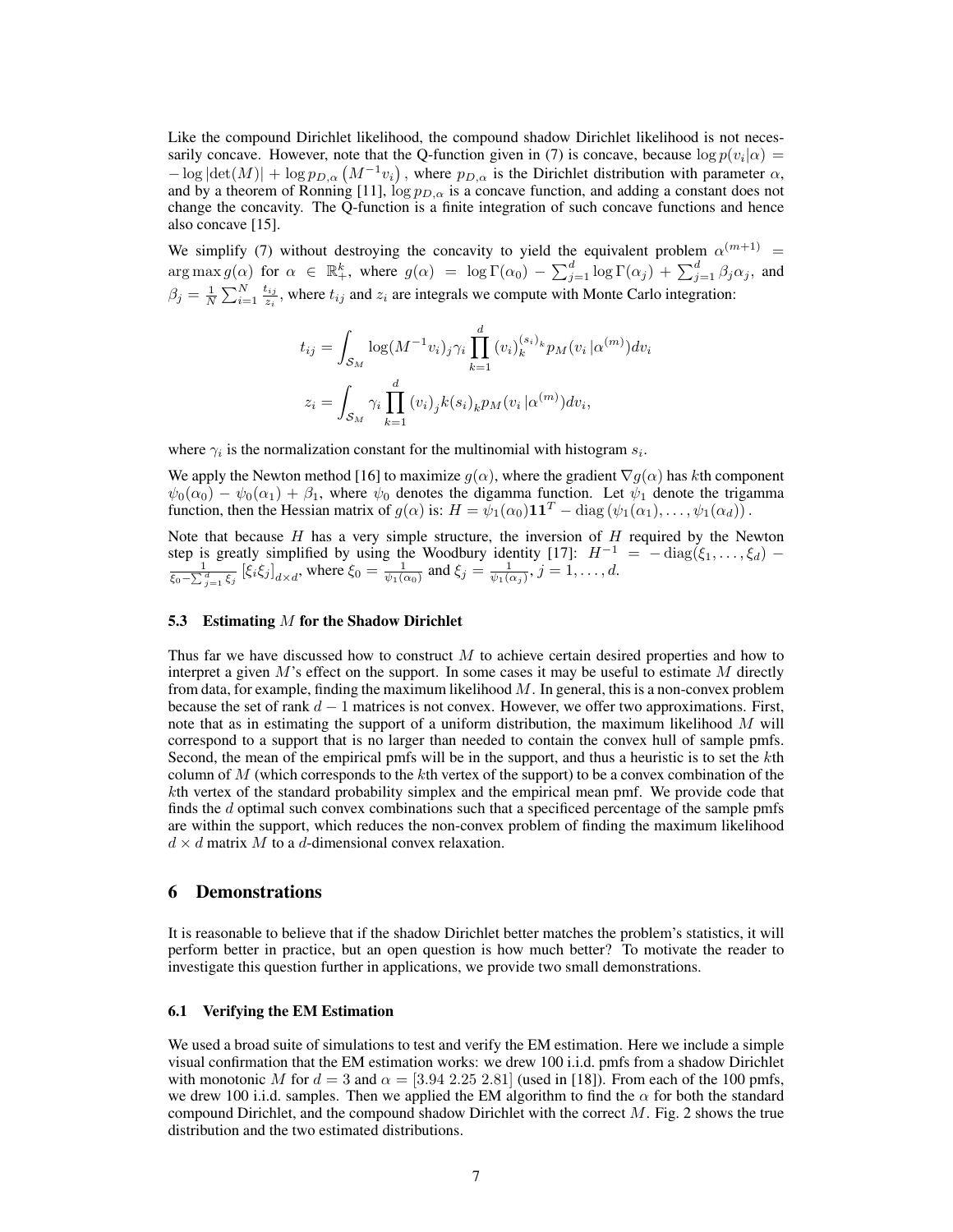

Figure 2: Samples were drawn from the true distribution and the given EM method was applied to form the estimated distributions.

#### 6.2 Estimating Proportions from Sales

Manufacturers often have constrained manufacturing resources, such as equipment, inventory of raw materials, and employee time, with which to produce multiple products. The manufacturer must decide how to proportionally allocate such constrained resources across their product line based on their estimate of proportional sales. Manufacturer *Artifact Puzzles* gave us their past retail sales data for the 20 puzzles they sold during July 2009 through Dec 2009, which we used to predict the proportion of sales expected for each puzzle. These estimates were then tested on the next five months of sales data, for January 2010 through April 2010. The company also provided a similarity between puzzles  $S$ , where  $S(A, B)$  is the proportion of times an order during the six training months included both puzzle A and B if it included puzzle A. We compared treating each of the six training months of sales data as a sample from a compound Dirichlet versus or a compound shadow Dirichlet. For the shadow Dirichlet, we normalized each column of the similarity matrix  $S$  to sum to one so that it was left-stochastic, and used that as the  $M$  matrix; this forces puzzles that are often bought together to have closer estimated proportions. We estimated each  $\alpha$  parameter by EM to maximize the likelihood of the past sales data, and then estimated the future sales proportions to be the mean of the estimated Dirichlet or shadow Dirichlet distribution. We also compared with treating all six months of sales data as coming from one multinomial which we estimated as the maximum likelihood multinomial, and to taking the mean of the six empirical pmfs.

Table 2: Squared errors between estimates and actual proportional sales.

|      | Multinomial | Mean Pmf | <b>Dirichlet</b> | <b>Shadow Dirichlet</b> |
|------|-------------|----------|------------------|-------------------------|
| Jan. | .0129       | .0106    | .0109            | .0093                   |
| Feb. | .0185       | .0206    | .0172            | .0164                   |
| Mar. | .0231       | .0222    | .0227            | .0197                   |
| Apr. | .0240       | .0260    | .0235            | .0222                   |

## 7 Summary

In this paper we have proposed a variant of the Dirichlet distribution that naturally captures some of the dependent structure that arises often in machine learning applications. We have discussed some of its theoretical properties, and shown how to specify the distribution for regularized pmfs, bounded variation pmfs, monotonic pmfs, and for any desired convex polytopal domain. We have derived the EM method and made available code to estimate both the shadow Dirichlet and compound shadow Dirichlet from data. Experimental results demonstrate that the EM method can estimate the shadow Dirichlet effectively, and that the shadow Dirichlet may provide worthwhile advantages in practice.